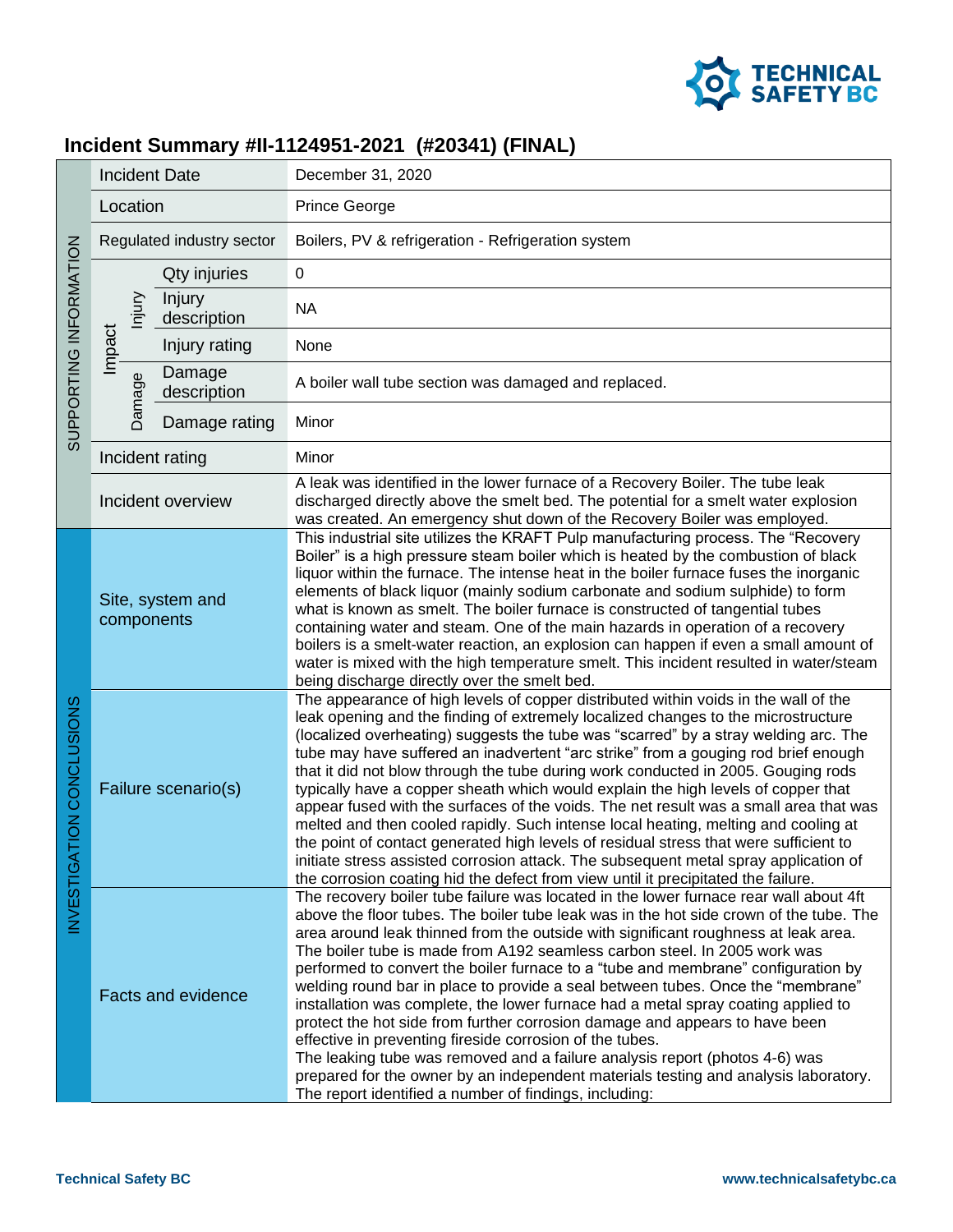

## **Incident Summary #II-1124951-2021 (#20341) (FINAL)**

|                                    | Pits with cracking typical of stress assisted corrosion (SAC) were present on<br>$\bullet$<br>the inner surface of the tube. The SAC damage was confined to an area an<br>inch or less in diameter at the leak location.<br>Overheating in a highly localized area around the failure was evident by the<br>$\bullet$<br>degraded pearlite microstructure of the metal.<br>Tube microstructure near the inside diameter surface and directly below the<br>leak area consisted of well-defined pearlite grains not indicative of<br>overheating.<br>There was no evidence of bulk overheating of the rest of the tube.<br>The SAC mechanism requires the presence of imposed tensile stress such<br>$\bullet$<br>as may occur at welded attachments, there was no evidence of any<br>attachment welds or repairs having been made on the hot side surface of the<br>leaking tube.<br>Examination of the failed tube found no metallurgical deficiencies that could<br>have contributed to the failure.<br>An unusual copper coloured material was found within rounded voids at the<br>$\bullet$<br>leak location, analysis identified abnormally high concentrations of copper. |
|------------------------------------|---------------------------------------------------------------------------------------------------------------------------------------------------------------------------------------------------------------------------------------------------------------------------------------------------------------------------------------------------------------------------------------------------------------------------------------------------------------------------------------------------------------------------------------------------------------------------------------------------------------------------------------------------------------------------------------------------------------------------------------------------------------------------------------------------------------------------------------------------------------------------------------------------------------------------------------------------------------------------------------------------------------------------------------------------------------------------------------------------------------------------------------------------------------------------------|
| Causes and<br>contributing factors | It is highly likely that the tube failure occurred as a result of highly localized stress<br>assisted corrosion attack associated with an inadvertent "arc strike" from a welding<br>rod.                                                                                                                                                                                                                                                                                                                                                                                                                                                                                                                                                                                                                                                                                                                                                                                                                                                                                                                                                                                       |

## © Photos courtesy of equipment owner





2. Tube leak with static head pressure during lower furnace inspection

1. Lower Furnace picture of live tube leak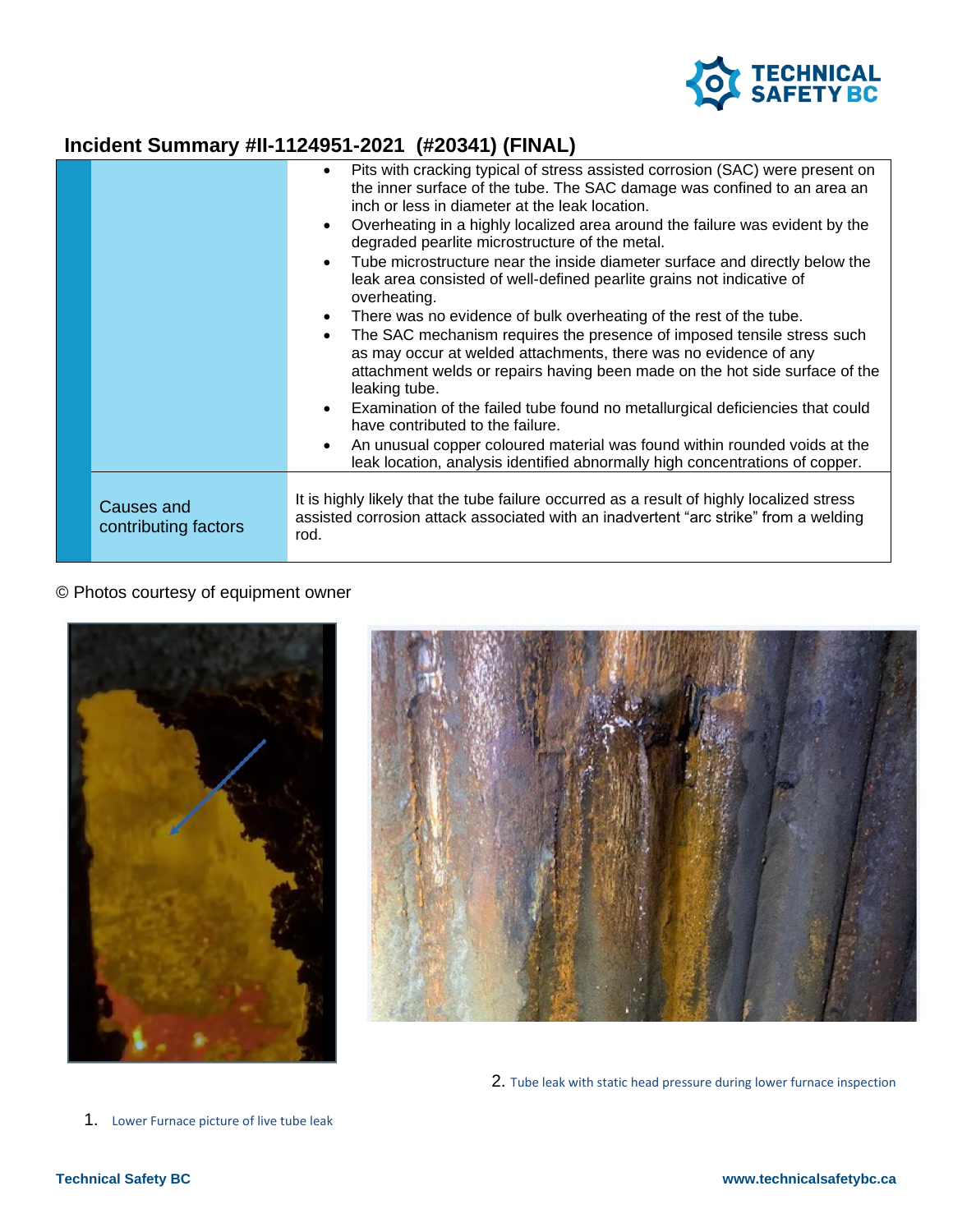



3. Tube Leak Location



4. Close up view of the failure showing the raised material on outer surface of tube.